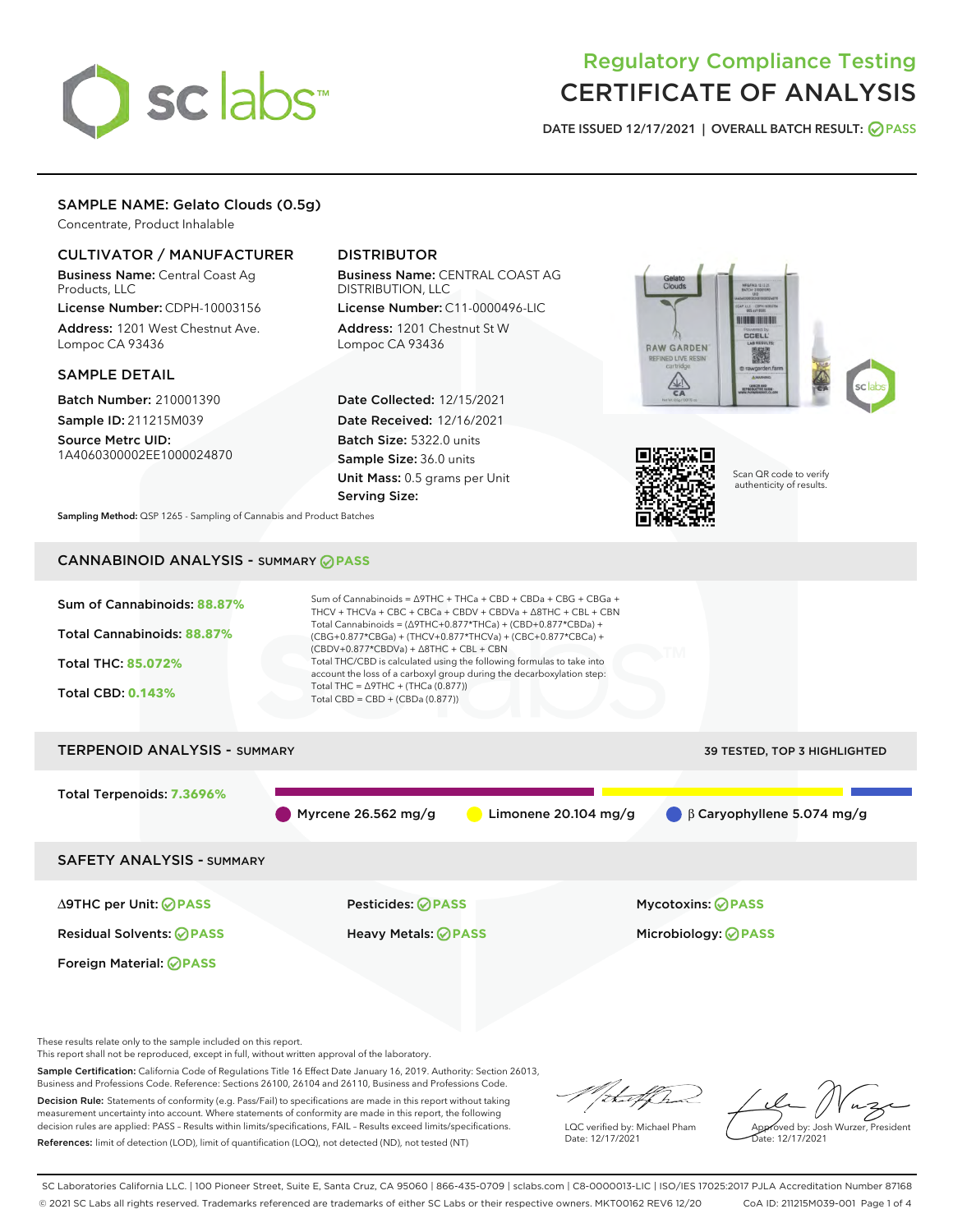



GELATO CLOUDS (0.5G) | DATE ISSUED 12/17/2021 | OVERALL BATCH RESULT: **○** PASS

#### CANNABINOID TEST RESULTS - 12/16/2021 2 PASS

Tested by high-performance liquid chromatography with diode-array detection (HPLC-DAD). **Method:** QSP 1157 - Analysis of Cannabinoids by HPLC-DAD

#### TOTAL CANNABINOIDS: **88.87%**

Total Cannabinoids (Total THC) + (Total CBD) + (Total CBG) + (Total THCV) + (Total CBC) + (Total CBDV) + ∆8THC + CBL + CBN

TOTAL THC: **85.072%** Total THC (∆9THC+0.877\*THCa)

TOTAL CBD: **0.143%**

Total CBD (CBD+0.877\*CBDa)

TOTAL CBG: 2.763% Total CBG (CBG+0.877\*CBGa)

TOTAL THCV: 0.64% Total THCV (THCV+0.877\*THCVa)

TOTAL CBC: ND Total CBC (CBC+0.877\*CBCa)

TOTAL CBDV: ND Total CBDV (CBDV+0.877\*CBDVa)

| <b>COMPOUND</b>  | LOD/LOQ<br>(mg/g)          | <b>MEASUREMENT</b><br><b>UNCERTAINTY</b><br>(mg/g) | <b>RESULT</b><br>(mg/g) | <b>RESULT</b><br>(%) |
|------------------|----------------------------|----------------------------------------------------|-------------------------|----------------------|
| <b>A9THC</b>     | 0.06 / 0.26                | ±29.265                                            | 850.72                  | 85.072               |
| <b>CBG</b>       | 0.06/0.19                  | ±1.089                                             | 27.63                   | 2.763                |
| <b>THCV</b>      | 0.1 / 0.2                  | $\pm 0.32$                                         | 6.4                     | 0.64                 |
| <b>CBN</b>       | 0.1 / 0.3                  | ±0.13                                              | 2.0                     | 0.20                 |
| <b>CBD</b>       | 0.07/0.29                  | ±0.066                                             | 1.43                    | 0.143                |
| $\triangle$ 8THC | 0.1 / 0.4                  | ±0.04                                              | 0.5                     | 0.05                 |
| <b>THCa</b>      | 0.05/0.14                  | N/A                                                | <b>ND</b>               | <b>ND</b>            |
| <b>THCVa</b>     | 0.07/0.20                  | N/A                                                | <b>ND</b>               | <b>ND</b>            |
| <b>CBDa</b>      | 0.02/0.19                  | N/A                                                | <b>ND</b>               | <b>ND</b>            |
| <b>CBDV</b>      | 0.04/0.15                  | N/A                                                | <b>ND</b>               | <b>ND</b>            |
| <b>CBDVa</b>     | 0.03/0.53                  | N/A                                                | <b>ND</b>               | <b>ND</b>            |
| <b>CBGa</b>      | 0.1/0.2                    | N/A                                                | <b>ND</b>               | <b>ND</b>            |
| <b>CBL</b>       | 0.06 / 0.24                | N/A                                                | <b>ND</b>               | <b>ND</b>            |
| <b>CBC</b>       | 0.2 / 0.5                  | N/A                                                | <b>ND</b>               | <b>ND</b>            |
| <b>CBCa</b>      | 0.07 / 0.28                | N/A                                                | <b>ND</b>               | <b>ND</b>            |
|                  | <b>SUM OF CANNABINOIDS</b> |                                                    | 888.7 mg/g              | 88.87%               |

#### **UNIT MASS: 0.5 grams per Unit**

| ∆9THC per Unit                         | 1120 per-package limit | 425.36 mg/unit | <b>PASS</b> |
|----------------------------------------|------------------------|----------------|-------------|
| <b>Total THC per Unit</b>              |                        | 425.36 mg/unit |             |
| <b>CBD</b> per Unit                    |                        | $0.72$ mg/unit |             |
| <b>Total CBD per Unit</b>              |                        | $0.72$ mg/unit |             |
| <b>Sum of Cannabinoids</b><br>per Unit |                        | 444.4 mg/unit  |             |
| <b>Total Cannabinoids</b><br>per Unit  |                        | 444.3 mg/unit  |             |

| <b>COMPOUND</b>         | LOD/LOQ<br>(mg/g)    | WENT<br><b>UNCERTAINTY</b><br>(mg/g) | <b>RESULT</b><br>(mg/g)                         | <b>RESULT</b><br>$(\%)$ |
|-------------------------|----------------------|--------------------------------------|-------------------------------------------------|-------------------------|
| <b>Myrcene</b>          | 0.008 / 0.025        | ±0.3426                              | 26.562                                          | 2.6562                  |
| Limonene                | 0.005 / 0.016        | ±0.2875                              | 20.104                                          | 2.0104                  |
| $\beta$ Caryophyllene   | 0.004 / 0.012        | ±0.1806                              | 5.074                                           | 0.5074                  |
| $\alpha$ Pinene         | 0.005 / 0.017        | ±0.0417                              | 4.854                                           | 0.4854                  |
| Ocimene                 | 0.011 / 0.038        | ±0.1366                              | 4.257                                           | 0.4257                  |
| <b>B</b> Pinene         | 0.004/0.014          | ±0.0473                              | 4.109                                           | 0.4109                  |
| Linalool                | 0.009 / 0.032        | ±0.1066                              | 2.804                                           | 0.2804                  |
| Terpineol               | 0.016 / 0.055        | ±0.0776                              | 1.264                                           | 0.1264                  |
| $\alpha$ Humulene       | 0.009/0.029          | ±0.0358                              | 1.116                                           | 0.1116                  |
| Fenchol                 | 0.010 / 0.034        | ±0.0372                              | 0.960                                           | 0.0960                  |
| trans-β-Farnesene       | 0.008 / 0.025        | ±0.0340                              | 0.958                                           | 0.0958                  |
| Camphene                | 0.005 / 0.015        | ±0.0055                              | 0.477                                           | 0.0477                  |
| Terpinolene             | 0.008 / 0.026        | ±0.0079                              | 0.384                                           | 0.0384                  |
| Fenchone                | 0.009 / 0.028        | ±0.0044                              | 0.150                                           | 0.0150                  |
| <b>Borneol</b>          | 0.005 / 0.016        | ±0.0061                              | 0.146                                           | 0.0146                  |
| <b>Nerolidol</b>        | 0.009 / 0.028        | ±0.0076                              | 0.121                                           | 0.0121                  |
| Guaiol                  | 0.009 / 0.030        | ±0.0028                              | 0.060                                           | 0.0060                  |
| Citronellol             | 0.003 / 0.010        | ±0.0027                              | 0.056                                           | 0.0056                  |
| $\alpha$ Bisabolol      | 0.008 / 0.026        | ±0.0024                              | 0.045                                           | 0.0045                  |
| Valencene               | <i>0.009 / 0.030</i> | ±0.0029                              | 0.042                                           | 0.0042                  |
| $\gamma$ Terpinene      | 0.006 / 0.018        | ±0.0007                              | 0.041                                           | 0.0041                  |
| $\alpha$ Terpinene      | 0.005 / 0.017        | ±0.0006                              | 0.038                                           | 0.0038                  |
| $\alpha$ Phellandrene   | 0.006 / 0.020        | ±0.0004                              | 0.030                                           | 0.0030                  |
| Sabinene Hydrate        | 0.006 / 0.022        | ±0.0010                              | 0.026                                           | 0.0026                  |
| Geraniol                | 0.002 / 0.007        | ±0.0008                              | 0.018                                           | 0.0018                  |
| p-Cymene                | 0.005 / 0.016        | N/A                                  | <loq< th=""><th><loq< th=""></loq<></th></loq<> | <loq< th=""></loq<>     |
| Caryophyllene<br>Oxide  | 0.010 / 0.033        | N/A                                  | <loq< th=""><th><loq< th=""></loq<></th></loq<> | <loq< th=""></loq<>     |
| Sabinene                | 0.004 / 0.014        | N/A                                  | <b>ND</b>                                       | <b>ND</b>               |
| 3 Carene                | 0.005 / 0.018        | N/A                                  | <b>ND</b>                                       | <b>ND</b>               |
| Eucalyptol              | 0.006 / 0.018        | N/A                                  | <b>ND</b>                                       | <b>ND</b>               |
| (-)-Isopulegol          | 0.005 / 0.016        | N/A                                  | ND                                              | ND                      |
| Camphor                 | 0.006 / 0.019        | N/A                                  | ND                                              | ND                      |
| Isoborneol              | 0.004 / 0.012        | N/A                                  | <b>ND</b>                                       | ND                      |
| Menthol                 | 0.008 / 0.025        | N/A                                  | ND                                              | ND                      |
| Nerol                   | 0.003 / 0.011        | N/A                                  | ND                                              | ND                      |
| R-(+)-Pulegone          | 0.003 / 0.011        | N/A                                  | ND                                              | ND                      |
| Geranyl Acetate         | 0.004 / 0.014        | N/A                                  | ND                                              | ND                      |
| $\alpha$ Cedrene        | 0.005 / 0.016        | N/A                                  | ND                                              | ND                      |
| Cedrol                  | 0.008 / 0.027        | N/A                                  | <b>ND</b>                                       | ND                      |
| <b>TOTAL TERPENOIDS</b> |                      |                                      | 73.696 mg/g                                     | 7.3696%                 |

SC Laboratories California LLC. | 100 Pioneer Street, Suite E, Santa Cruz, CA 95060 | 866-435-0709 | sclabs.com | C8-0000013-LIC | ISO/IES 17025:2017 PJLA Accreditation Number 87168 © 2021 SC Labs all rights reserved. Trademarks referenced are trademarks of either SC Labs or their respective owners. MKT00162 REV6 12/20 CoA ID: 211215M039-001 Page 2 of 4

#### TERPENOID TEST RESULTS - 12/17/2021

Terpene analysis utilizing gas chromatography-flame ionization detection (GC-FID). **Method:** QSP 1192 - Analysis of Terpenoids by GC-FID

MEACUREMENT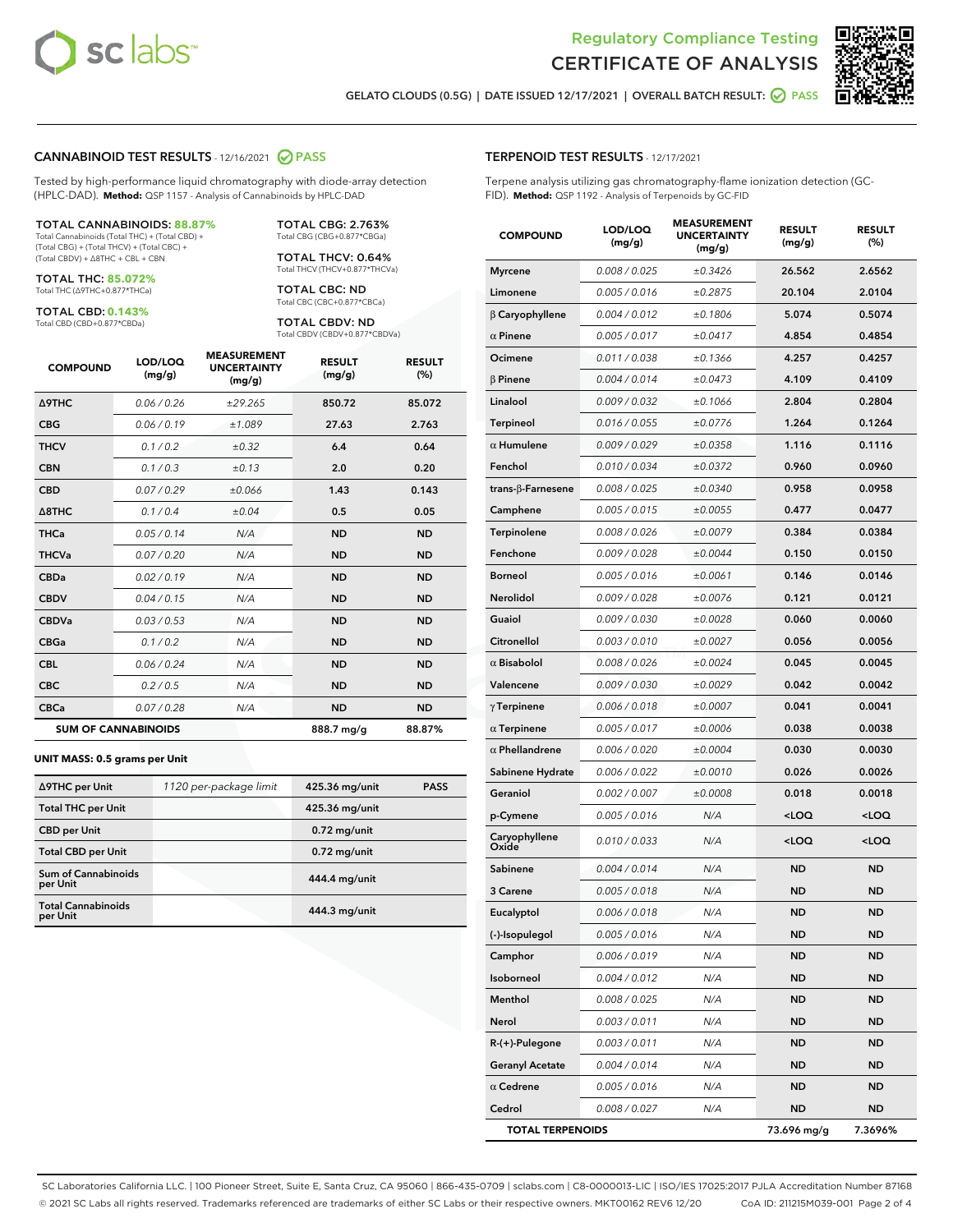



GELATO CLOUDS (0.5G) | DATE ISSUED 12/17/2021 | OVERALL BATCH RESULT: @ PASS

# CATEGORY 1 PESTICIDE TEST RESULTS - 12/17/2021 @ PASS

Pesticide and plant growth regulator analysis utilizing high-performance liquid chromatography-mass spectrometry (HPLC-MS) or gas chromatography-mass spectrometry (GC-MS). \*GC-MS utilized where indicated. **Method:** QSP 1212 - Analysis of Pesticides and Mycotoxins by LC-MS or QSP 1213 - Analysis of Pesticides by GC-MS

| <b>COMPOUND</b>             | LOD/LOQ<br>$(\mu g/g)$ | <b>ACTION</b><br><b>LIMIT</b><br>$(\mu g/g)$ | <b>MEASUREMENT</b><br><b>UNCERTAINTY</b><br>$(\mu g/g)$ | <b>RESULT</b><br>$(\mu g/g)$ | <b>RESULT</b> |
|-----------------------------|------------------------|----------------------------------------------|---------------------------------------------------------|------------------------------|---------------|
| Aldicarb                    | 0.03 / 0.08            | $\geq$ LOD                                   | N/A                                                     | <b>ND</b>                    | <b>PASS</b>   |
| Carbofuran                  | 0.02/0.05              | $\ge$ LOD                                    | N/A                                                     | <b>ND</b>                    | <b>PASS</b>   |
| Chlordane*                  | 0.03 / 0.08            | $\ge$ LOD                                    | N/A                                                     | <b>ND</b>                    | <b>PASS</b>   |
| Chlorfenapyr*               | 0.03/0.10              | $\ge$ LOD                                    | N/A                                                     | <b>ND</b>                    | <b>PASS</b>   |
| Chlorpyrifos                | 0.02 / 0.06            | $\ge$ LOD                                    | N/A                                                     | <b>ND</b>                    | <b>PASS</b>   |
| Coumaphos                   | 0.02 / 0.07            | $\ge$ LOD                                    | N/A                                                     | <b>ND</b>                    | <b>PASS</b>   |
| Daminozide                  | 0.02 / 0.07            | $\ge$ LOD                                    | N/A                                                     | <b>ND</b>                    | <b>PASS</b>   |
| <b>DDVP</b><br>(Dichlorvos) | 0.03/0.09              | $\ge$ LOD                                    | N/A                                                     | <b>ND</b>                    | <b>PASS</b>   |
| Dimethoate                  | 0.03 / 0.08            | $\ge$ LOD                                    | N/A                                                     | <b>ND</b>                    | <b>PASS</b>   |
| Ethoprop(hos)               | 0.03/0.10              | $\ge$ LOD                                    | N/A                                                     | <b>ND</b>                    | <b>PASS</b>   |
| Etofenprox                  | 0.02/0.06              | $\ge$ LOD                                    | N/A                                                     | <b>ND</b>                    | <b>PASS</b>   |
| Fenoxycarb                  | 0.03/0.08              | $\ge$ LOD                                    | N/A                                                     | <b>ND</b>                    | <b>PASS</b>   |
| Fipronil                    | 0.03/0.08              | $\ge$ LOD                                    | N/A                                                     | <b>ND</b>                    | <b>PASS</b>   |
| Imazalil                    | 0.02 / 0.06            | $\ge$ LOD                                    | N/A                                                     | <b>ND</b>                    | <b>PASS</b>   |
| <b>Methiocarb</b>           | 0.02 / 0.07            | $\ge$ LOD                                    | N/A                                                     | <b>ND</b>                    | <b>PASS</b>   |
| Methyl<br>parathion         | 0.03/0.10              | $\ge$ LOD                                    | N/A                                                     | <b>ND</b>                    | <b>PASS</b>   |
| <b>Mevinphos</b>            | 0.03/0.09              | $\ge$ LOD                                    | N/A                                                     | <b>ND</b>                    | <b>PASS</b>   |
| Paclobutrazol               | 0.02 / 0.05            | $\ge$ LOD                                    | N/A                                                     | <b>ND</b>                    | <b>PASS</b>   |
| Propoxur                    | 0.03/0.09              | $\ge$ LOD                                    | N/A                                                     | <b>ND</b>                    | <b>PASS</b>   |
| Spiroxamine                 | 0.03 / 0.08            | $\ge$ LOD                                    | N/A                                                     | <b>ND</b>                    | <b>PASS</b>   |
| <b>Thiacloprid</b>          | 0.03/0.10              | $\ge$ LOD                                    | N/A                                                     | <b>ND</b>                    | <b>PASS</b>   |
|                             |                        |                                              |                                                         |                              |               |

# CATEGORY 2 PESTICIDE TEST RESULTS - 12/17/2021 @ PASS

| <b>COMPOUND</b>          | LOD/LOO<br>$(\mu g/g)$ | <b>ACTION</b><br>LIMIT<br>$(\mu g/g)$ | <b>MEASUREMENT</b><br><b>UNCERTAINTY</b><br>$(\mu g/g)$ | <b>RESULT</b><br>$(\mu g/g)$ | <b>RESULT</b> |  |
|--------------------------|------------------------|---------------------------------------|---------------------------------------------------------|------------------------------|---------------|--|
| Abamectin                | 0.03/0.10              | 0.1                                   | N/A                                                     | <b>ND</b>                    | <b>PASS</b>   |  |
| Acephate                 | 0.02/0.07              | 0.1                                   | N/A                                                     | <b>ND</b>                    | <b>PASS</b>   |  |
| Acequinocyl              | 0.02/0.07              | 0.1                                   | N/A                                                     | <b>ND</b>                    | <b>PASS</b>   |  |
| Acetamiprid              | 0.02/0.05              | 0.1                                   | N/A                                                     | <b>ND</b>                    | <b>PASS</b>   |  |
| Azoxystrobin             | 0.02/0.07              | 0.1                                   | N/A                                                     | <b>ND</b>                    | <b>PASS</b>   |  |
| <b>Bifenazate</b>        | 0.01/0.04              | 0.1                                   | N/A                                                     | <b>ND</b>                    | <b>PASS</b>   |  |
| <b>Bifenthrin</b>        | 0.02/0.05              | 3                                     | N/A                                                     | <b>ND</b>                    | <b>PASS</b>   |  |
| <b>Boscalid</b>          | 0.03/0.09              | 0.1                                   | N/A                                                     | <b>ND</b>                    | <b>PASS</b>   |  |
| Captan                   | 0.19/0.57              | 0.7                                   | N/A                                                     | <b>ND</b>                    | <b>PASS</b>   |  |
| Carbaryl                 | 0.02/0.06              | 0.5                                   | N/A                                                     | <b>ND</b>                    | <b>PASS</b>   |  |
| Chlorantranilip-<br>role | 0.04/0.12              | 10                                    | N/A                                                     | <b>ND</b>                    | <b>PASS</b>   |  |
| Clofentezine             | 0.03/0.09              | 0.1                                   | N/A                                                     | <b>ND</b>                    | <b>PASS</b>   |  |

#### CATEGORY 2 PESTICIDE TEST RESULTS - 12/17/2021 continued

| <b>COMPOUND</b>               | LOD/LOQ<br>(µg/g) | <b>ACTION</b><br><b>LIMIT</b><br>$(\mu g/g)$ | <b>MEASUREMENT</b><br><b>UNCERTAINTY</b><br>$(\mu g/g)$ | <b>RESULT</b><br>(µg/g) | <b>RESULT</b> |
|-------------------------------|-------------------|----------------------------------------------|---------------------------------------------------------|-------------------------|---------------|
| Cyfluthrin                    | 0.12 / 0.38       | $\overline{c}$                               | N/A                                                     | <b>ND</b>               | <b>PASS</b>   |
| Cypermethrin                  | 0.11 / 0.32       | 1                                            | N/A                                                     | ND                      | <b>PASS</b>   |
| <b>Diazinon</b>               | 0.02 / 0.05       | 0.1                                          | N/A                                                     | ND                      | <b>PASS</b>   |
| Dimethomorph                  | 0.03 / 0.09       | 2                                            | N/A                                                     | ND                      | <b>PASS</b>   |
| Etoxazole                     | 0.02 / 0.06       | 0.1                                          | N/A                                                     | ND                      | <b>PASS</b>   |
| Fenhexamid                    | 0.03 / 0.09       | 0.1                                          | N/A                                                     | <b>ND</b>               | <b>PASS</b>   |
| Fenpyroximate                 | 0.02 / 0.06       | 0.1                                          | N/A                                                     | ND                      | <b>PASS</b>   |
| Flonicamid                    | 0.03 / 0.10       | 0.1                                          | N/A                                                     | ND                      | <b>PASS</b>   |
| Fludioxonil                   | 0.03 / 0.10       | 0.1                                          | N/A                                                     | <b>ND</b>               | <b>PASS</b>   |
| Hexythiazox                   | 0.02 / 0.07       | 0.1                                          | N/A                                                     | <b>ND</b>               | <b>PASS</b>   |
| Imidacloprid                  | 0.04 / 0.11       | 5                                            | N/A                                                     | ND                      | <b>PASS</b>   |
| Kresoxim-methyl               | 0.02 / 0.07       | 0.1                                          | N/A                                                     | <b>ND</b>               | <b>PASS</b>   |
| <b>Malathion</b>              | 0.03 / 0.09       | 0.5                                          | N/A                                                     | <b>ND</b>               | <b>PASS</b>   |
| Metalaxyl                     | 0.02 / 0.07       | $\overline{c}$                               | N/A                                                     | ND                      | <b>PASS</b>   |
| Methomyl                      | 0.03 / 0.10       | 1                                            | N/A                                                     | <b>ND</b>               | <b>PASS</b>   |
| Myclobutanil                  | 0.03 / 0.09       | 0.1                                          | N/A                                                     | ND                      | <b>PASS</b>   |
| Naled                         | 0.02 / 0.07       | 0.1                                          | N/A                                                     | ND                      | <b>PASS</b>   |
| Oxamyl                        | 0.04 / 0.11       | 0.5                                          | N/A                                                     | ND                      | <b>PASS</b>   |
| Pentachloronitro-<br>benzene* | 0.03 / 0.09       | 0.1                                          | N/A                                                     | ND                      | <b>PASS</b>   |
| Permethrin                    | 0.04 / 0.12       | 0.5                                          | N/A                                                     | ND                      | <b>PASS</b>   |
| Phosmet                       | 0.03 / 0.10       | 0.1                                          | N/A                                                     | <b>ND</b>               | <b>PASS</b>   |
| Piperonylbu-<br>toxide        | 0.02 / 0.07       | 3                                            | N/A                                                     | ND                      | <b>PASS</b>   |
| Prallethrin                   | 0.03 / 0.08       | 0.1                                          | N/A                                                     | <b>ND</b>               | <b>PASS</b>   |
| Propiconazole                 | 0.02 / 0.07       | 0.1                                          | N/A                                                     | ND                      | <b>PASS</b>   |
| Pyrethrins                    | 0.04 / 0.12       | 0.5                                          | N/A                                                     | ND                      | <b>PASS</b>   |
| Pyridaben                     | 0.02 / 0.07       | 0.1                                          | N/A                                                     | ND                      | <b>PASS</b>   |
| Spinetoram                    | 0.02 / 0.07       | 0.1                                          | N/A                                                     | <b>ND</b>               | <b>PASS</b>   |
| Spinosad                      | 0.02 / 0.07       | 0.1                                          | N/A                                                     | ND                      | <b>PASS</b>   |
| Spiromesifen                  | 0.02 / 0.05       | 0.1                                          | N/A                                                     | <b>ND</b>               | <b>PASS</b>   |
| Spirotetramat                 | 0.02 / 0.06       | 0.1                                          | N/A                                                     | ND                      | <b>PASS</b>   |
| Tebuconazole                  | 0.02 / 0.07       | 0.1                                          | N/A                                                     | ND                      | <b>PASS</b>   |
| Thiamethoxam                  | 0.03 / 0.10       | 5                                            | N/A                                                     | <b>ND</b>               | <b>PASS</b>   |
| Trifloxystrobin               | 0.03 / 0.08       | 0.1                                          | N/A                                                     | <b>ND</b>               | <b>PASS</b>   |

SC Laboratories California LLC. | 100 Pioneer Street, Suite E, Santa Cruz, CA 95060 | 866-435-0709 | sclabs.com | C8-0000013-LIC | ISO/IES 17025:2017 PJLA Accreditation Number 87168 © 2021 SC Labs all rights reserved. Trademarks referenced are trademarks of either SC Labs or their respective owners. MKT00162 REV6 12/20 CoA ID: 211215M039-001 Page 3 of 4